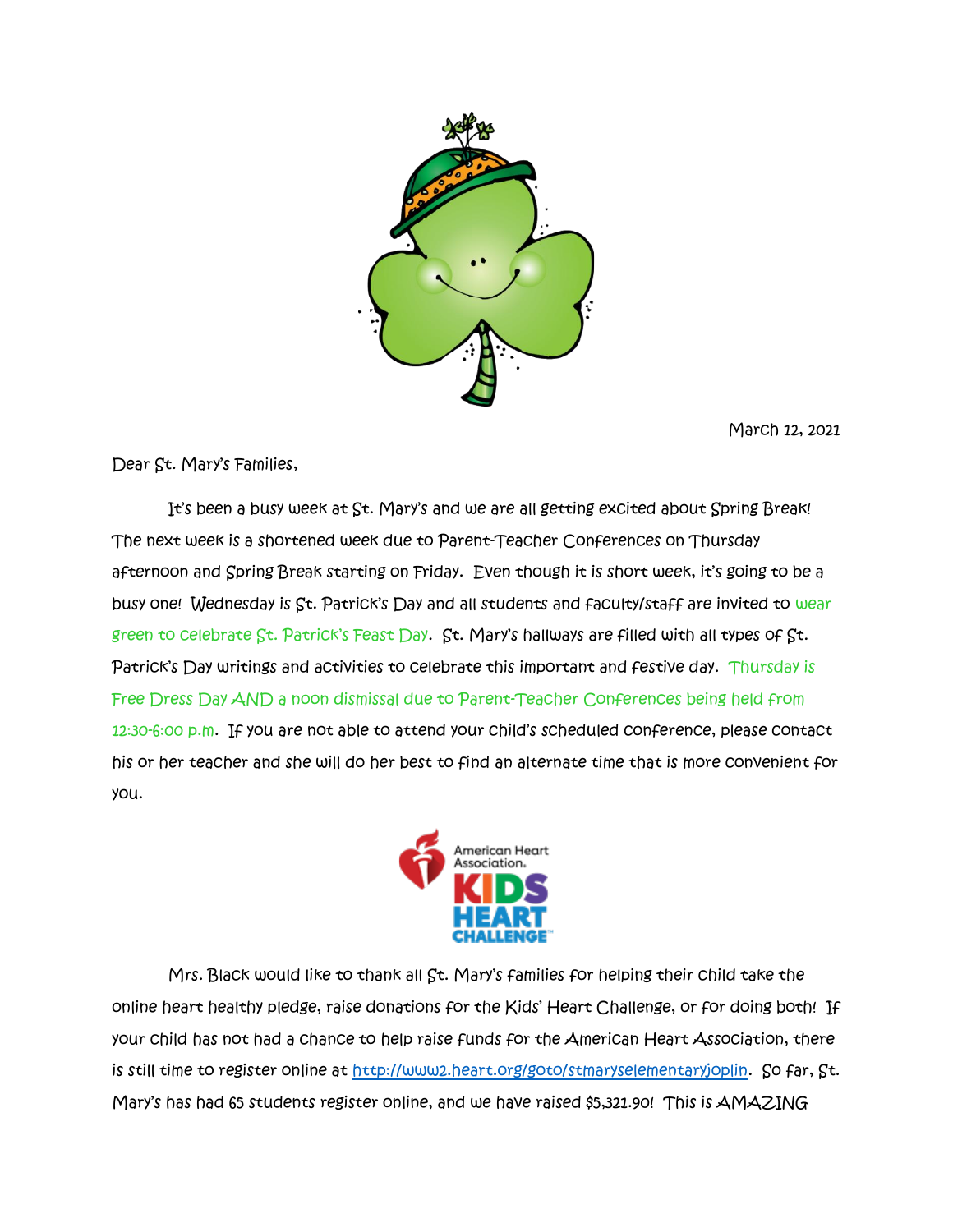and we are so thankful and proud of our students for reaching this point! If your child hasn't already turned in his or her donation envelope, Mrs. Black would like to all envelopes turned in by Monday, March 15<sup>th</sup>.

# If St. Mary's has 75 students participate in the challenge, 1 lucky student will win a fitness tracker!

# If St. Mary's has 100 students participate in the challenge, 2 lucky students will win a fitness tracker!

Simply register online using the above link or collect donations to participate and qualify! Thank you for helping St. Mary's support the amazing mission of the American Heart Association!

Save the date for Saturday, April 24<sup>th</sup> as we celebrate a fun JACS event, the Annual Auction! It's time to a tailgate at St. Mary's! Here is a brief summary of the event:

# 2021 Joplin Area Catholic School Tailgate Annual Auction

When: Saturday, April 24, 2021

Where: Join Virtually or Tailgate in the St. Mary's Parking Lot

Raffle Tickets available: Raffle Tickets are \$5 each or \$20 for 5 tickets-Prizes are \$1885 (the year Catholic education started in Joplin), \$135 (how many years since the school was founded), and a \$50 dinner gift certificate.

## The Auction committee is currently looking for donations:

Would you be able to donate or know someone who has?

- Timeshare or Vacation Homes
- Hunting or Fishing Excursion/Trip
	- Airline Miles
	- Gift Certificates
		- Coolers
- Lawn Care Services/Landscaping services

Have a business that would be willing to donate to the Auction?

Contact Stephanie Bradshaw, Auction Chair (316) 259-6593

Lindsey Bourne-Green Auction Co-Chair (417) 483-9155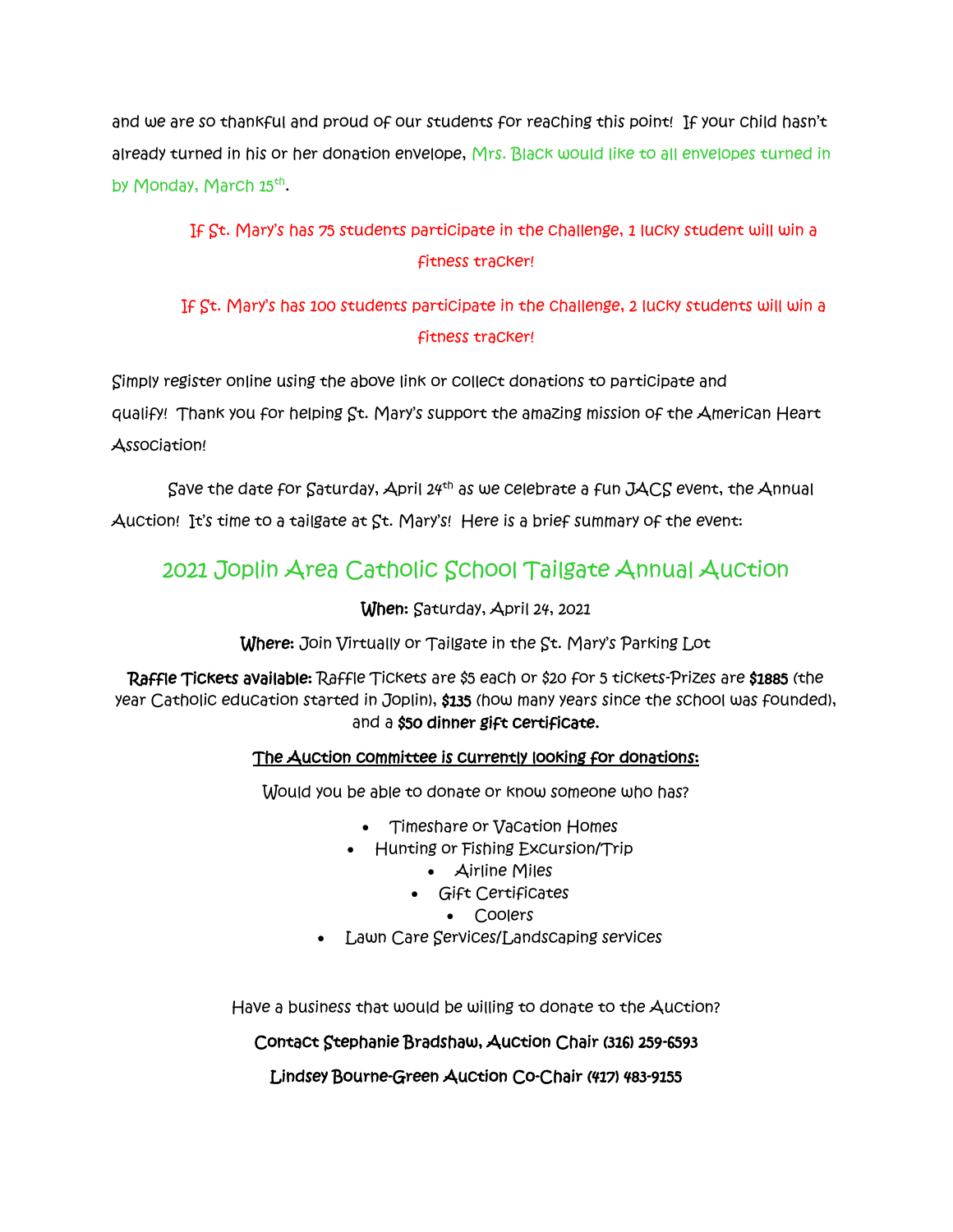### More details on<https://www.jacss.org/development/auction/>

 St. Mary's parent Jennifer Williams is sponsoring a special fundraiser for the 5th grade class. She has designed and is selling two special Freshies with a JACS theme. Freshies are air fresheners made with premium fragrance oils and aroma beads. There are 2 sizes and 5 amazing scents available to order. 50% of the proceeds will be donated to 5<sup>th</sup> Grade's fundraising efforts for their annual Spring Trip. An order form with a photo of the fresheners and more information is attached to this newsletter, and a sample is in the office if you would like to see (and smell) the wonderful items.

 I hope that your family has a comfy rainy weekend and a wonderful Spring Break! April and May will be busy months at St. Mary's and there are many important and fun activities for these months, including Spring Programs and our annual St. Mary's Project Fair. More information, including dates, will be included in newsletters after Spring Break. Thank you for all that you do for your child, including sending him or her to St. Mary's.

God bless and take care, Joanne Lown [jlown@jacss.org](mailto:jlown@jacss.org)

#### Important Dates to Remember:

| Sunday, March 14th<br>Forward" Clocks    | Daylight Saving Time Begins- "Spring                                                        |
|------------------------------------------|---------------------------------------------------------------------------------------------|
| Wednesday, March 17th<br>to school!      | St. Patrick's Day! Wear your green clothes                                                  |
| Thursday, March 18 <sup>th</sup><br>p.m. | <b>Noon Dismissal</b><br><b>Free Dress Day!</b><br>Parent-Teacher Conferences, 12:30 - 6:00 |
| March $19^{th}$ – March $28^{th}$        | <b>Spring Break!</b>                                                                        |
| Sunday, March 28 <sup>th</sup>           | Palm Sunday                                                                                 |